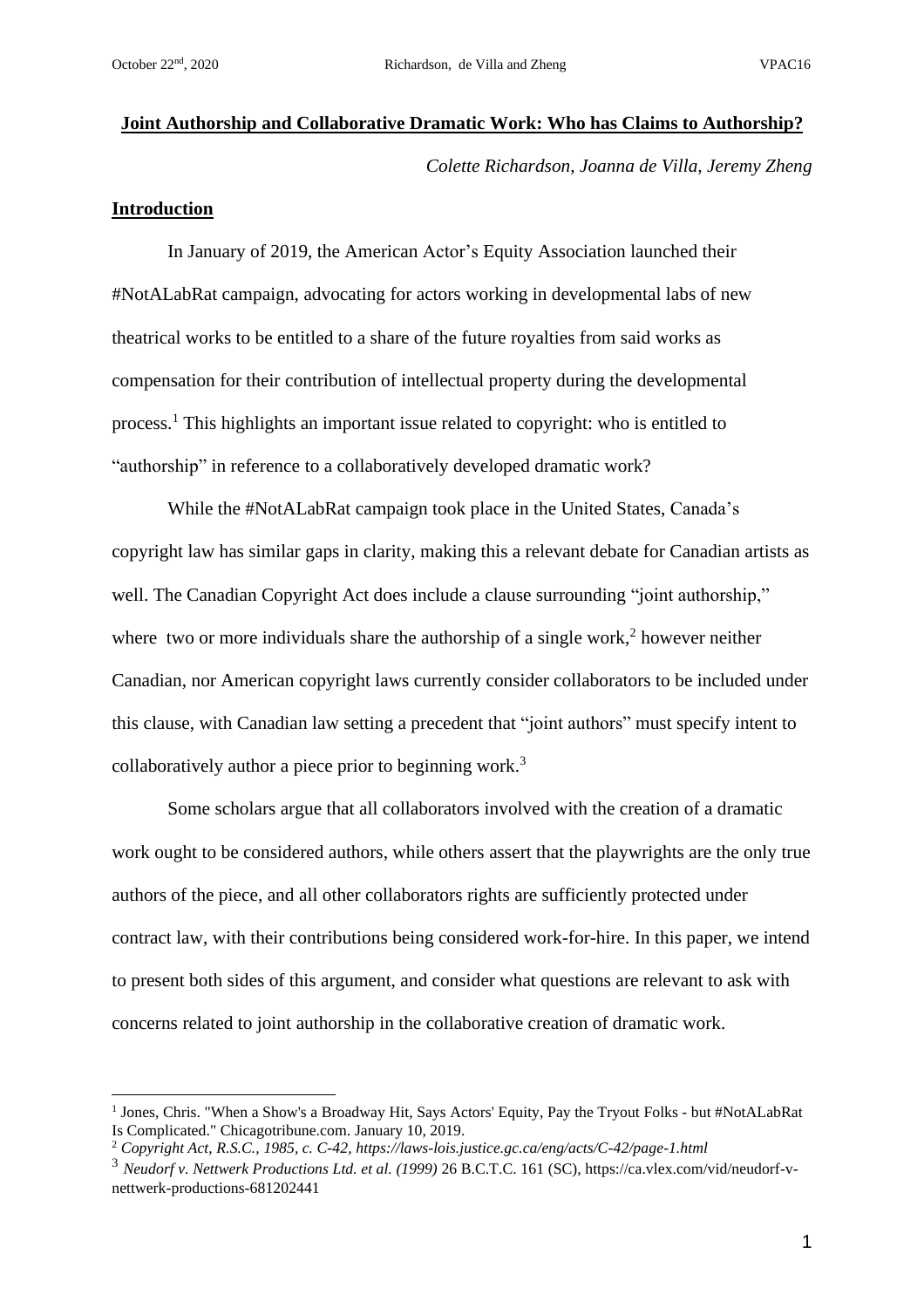### **Context and Precedent with Other Industries**

# *Jeremy Zheng*

While questions of work for hire and joint authorship in relation to Canadian copyright law are fairly recent in regards to dramatic works, they are long standing conversations in other Canadian creative industries, in particular issues of work-for-hire in the photography industry, and issues surrounding joint and co-authorship in the music sector.

The November 7, 2012 amendment to the Copyright Act, changed the ownership of photographs from client purchasing the photograph, to the photographer themselves, 4 seemingly moving the industry away from the work for hire model. Prior to this point photographers were not considered artists, but rather technicians, meaning photographers did not receive the ownership to the copyright of the photos produced. The only way for a photographer to obtain the copyright to their works was by asking their clients to sign a release to transfer the intellectual property rights to the photographer.<sup>5</sup> In response, the Canadian Association of Professional Image Creators (CAPIC) and Professional Photographers of Canada (PPOC), came together to form the Canadian Photographer Coalition (CPC) and lobbied for a change in the Copyright Act. <sup>6</sup> The "Copyright Act was amended in the Spring of 2012 […], rectifying the injustice that prevailed hitherto, while the copyright of photographs that were ordered belonged to the client by default"<sup>7</sup> and brought forth the Copyright Modernization Act.

While the Copyright Modernization Act states that "the person by whom the author was employed shall, in the absence of any agreement to the contrary, be the first owner of the

<sup>4</sup> *Copyright Act*

<sup>5</sup> CAPIC Prairie Chapter. "Copyright Modernization Act, 1of 4: How Does This Affect Photographers?" *Vimeo*, 17 June 2014, vimeo.com/98453107.

<sup>6</sup> "About CAPIC." *CAPICNational*, capic.org/about-capic/.

<sup>7</sup> "Copyright Law." *PPOC Copyright*, www.ppoc.ca/about/copyright.php.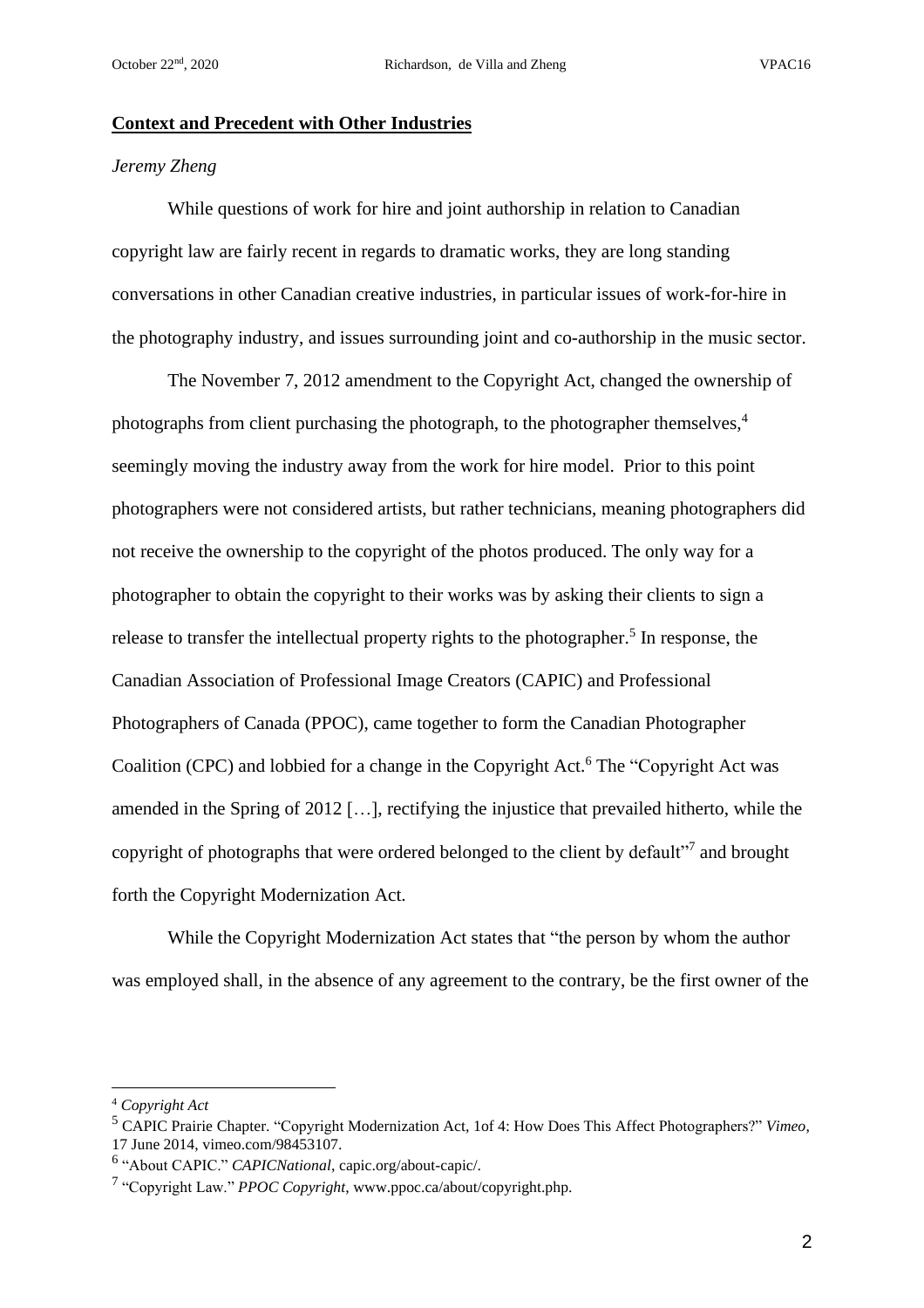copyright",<sup>8</sup> the photographers now retain the copyright to works they produced, despite having being hired to produce them, so long as the client is not an organization, a corporation, or reproducing the work for commercial use.<sup>9</sup> What results is a model that employs work for hire solely with respect to corporations and non-profit organizations, but not in respects to individuals. This amendment also brought along with it changes to the way the law applied to other industries, including performers and the creators of sound recordings<sup>10</sup>, giving artists ownership over their work, as well as agency surrounding the digital distribution of their creations.<sup>11</sup>

While work-for-hire is a common discussion in photography and sound recording, joint authorship is frequently contested in the commercial music industry. Much like theatre, commercial music creation is a collaborative art form, involving many artists in the creation of a singular work, calling into questions authorship claims in relation to copyright. Similar to the theatre industry, the discussion of joint authorship is one that has taken place primarily in the United States, however, Canada's joint authorship laws<sup>12</sup> are similar to American laws,  $^{13}$  making it a relevant comparison.

American co-authorship of a song dictates that co-authors also share the ownership of the copyright and the proportion of ownership is split evenly among the co-authors. Unless it is clearly stated in a written agreement, even if the majority of the work is done by one individual, the ownership to the copyright will still be split evenly among the parties. It is also frequent practice that the musical composition and recording rights will be split between

<sup>8</sup> *Copyright Act*

<sup>9</sup> Legislative Services Branch. "Copyright Modernization Act (S.C. 2012, C.20)." *Justice Laws Website*, lawslois.justice.gc.ca/eng/annualstatutes/2012\_20/FullText.html.

<sup>10</sup> *Copyright Act*

<sup>11</sup> "Bill C-11: The Copyright Modernization Act." *Copyright at UBC*, copyright.ubc.ca/bill-c-11-the-copyrightmodernization-act/.

<sup>12</sup> *Copyright Act*

<sup>&</sup>lt;sup>13</sup> Ryan J. Richardson, "The Art of Making Art: A Narrative of Collaboration in American Theatre and a Response to Calls for Change to the Copyright Act of 1976," Cumberland Law Review 42, no. 3 (2011-2012): 489-548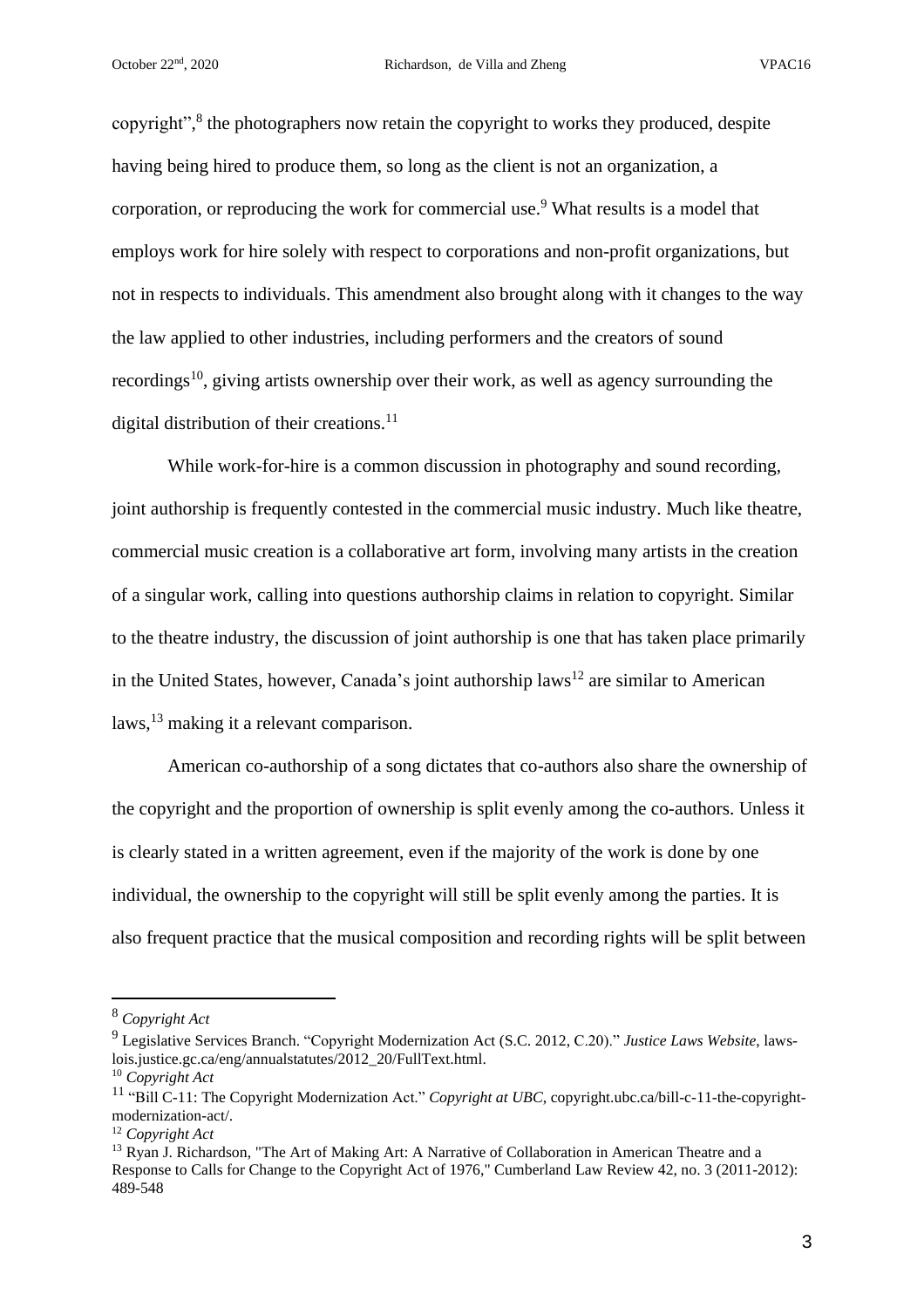the co-authors. The musical composition involves the arrangement and lyrics (if any) and copyrights would fall under the lyricist and composer, whereas the sound recording falls under the artist that is actually being recorded or the recording company.<sup>14</sup>

Questions of joint authorship and work-for-hire are decided on an industry by industry basis in Canada, although it seems as though the protection of the contributions of all those involved is a key question. The 2012 Copyright Modernization Act took steps to move away from the work-for-hire model, particularly when dealing with employment between individuals and artists, rather than between artists and corporations. In addition, the music industry's regulations surrounding joint authorship favour all collaborators being equally compensated for the final product, regardless of the significance of their contribution to the finished product.

While there have yet to be significant changes to Canadian Copyright Law in respect to the creation of dramatic works, precedent set by other industries dictates a favouring of the author's right to own the intellectual property of their own work over a work-for-hire model, and preference towards equal distribution of rights between collaborators regardless of the significance of each individual's collaboration to the final work.

<sup>&</sup>lt;sup>14</sup> Mopas, Michael, and Amelia Curran. "Translating the Sound of Music: Forensic Musicology and Visual Evidence in Music Copyright Infringement Cases." *Canadian Journal of Law and Society / Revue Canadienne Droit Et Société*, vol. 31, no. 1, 2016, pp. 25–46., doi:10.1017/cls.2016.4.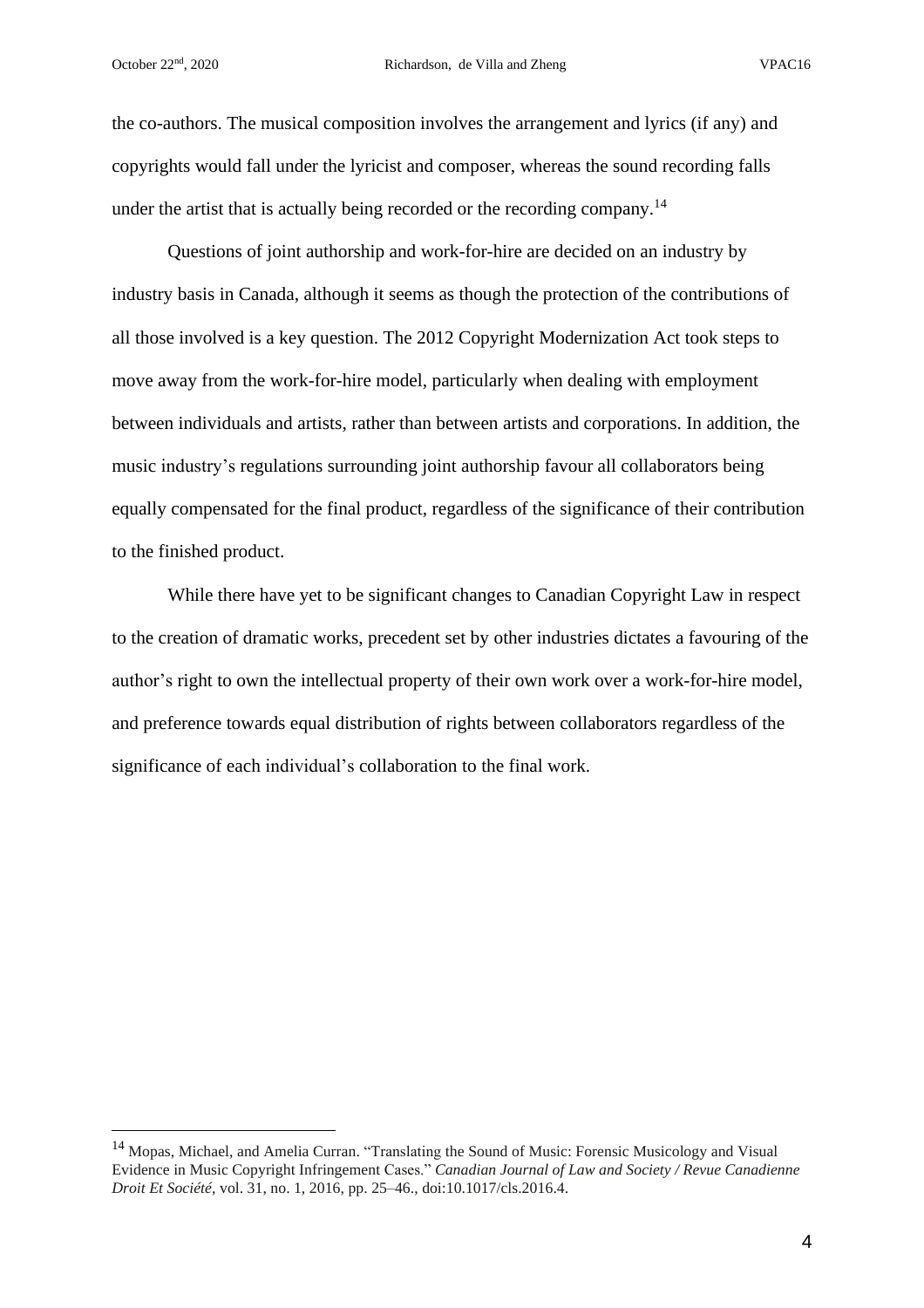#### **Opposing Current Definitions of Joint Authorship**

# *Joanna de Villa*

Due to the continuously shifting climate that influences Canada's arts sector, it is imperative that the Copyright Act is updated in order to protect artists involved in contributing to works of theatre in ways that are consist with other creative industries.

The Copyright Act of Canada is a federal law that exists in order to protect the rights of Canadian artists and encourage the authors of creative works to create Canadian content in order to expand the country's creative sector.<sup>15</sup> The language within the Copyright Act already implies that the system was intended, at its creation, to primarily support literary works.<sup>16</sup> In literature it is relatively easy to identify the author: the name(s) appear on the front cover. However, as the creative industry grows and new mediums rise in popularity, copyright grows more complex because at the time of its creation, many current forms of media and artistic content did not exist. $17$ 

The lack of protection offered by Canada's copyright law is preventing the growth of Canadian industries — more specifically, its theatre sector. Within the theatre industry, it is a growing trend for artists to collaborate on collective creations,<sup>18</sup> meaning that more people are working on a piece from its early ages of creation. However, due to the fact that copyright law does not have space to acknowledge collaboration – there is no way of compensating and protecting the contributions of people who are not credited as the author, significant though

<sup>15</sup> Sherri Helwig, *"Making Sense of Copyright Part 1,"* VPAC16H3 Legal and Human Resources Issues in Arts Management (class lecture, University of Toronto Scarborough, Scarborough Ontario, September 24th, 2020). <sup>16</sup> Richardson, *The Art of Making Art: A Narrative of Collaboration in American Theatre and a Response to Calls for Change to the Copyright Act of 1976*

<sup>17</sup> Sherri Helwig, *"Introduction to Copyright"* VPAC16H3 Legal and Human Resources Issues in Arts Management (class lecture, University of Toronto Scarborough, Scarborough Ontario, September 17th, 2020).

<sup>18</sup> Melo, Carla and Beatriz Pizano. *"Week Three: Building Vocabulary / Immersion Continued"* THRB31H3 Intermediate Performance: Devising Theatre (class lecture, University of Toronto, Scarborough Ontario, September 24th, 2020).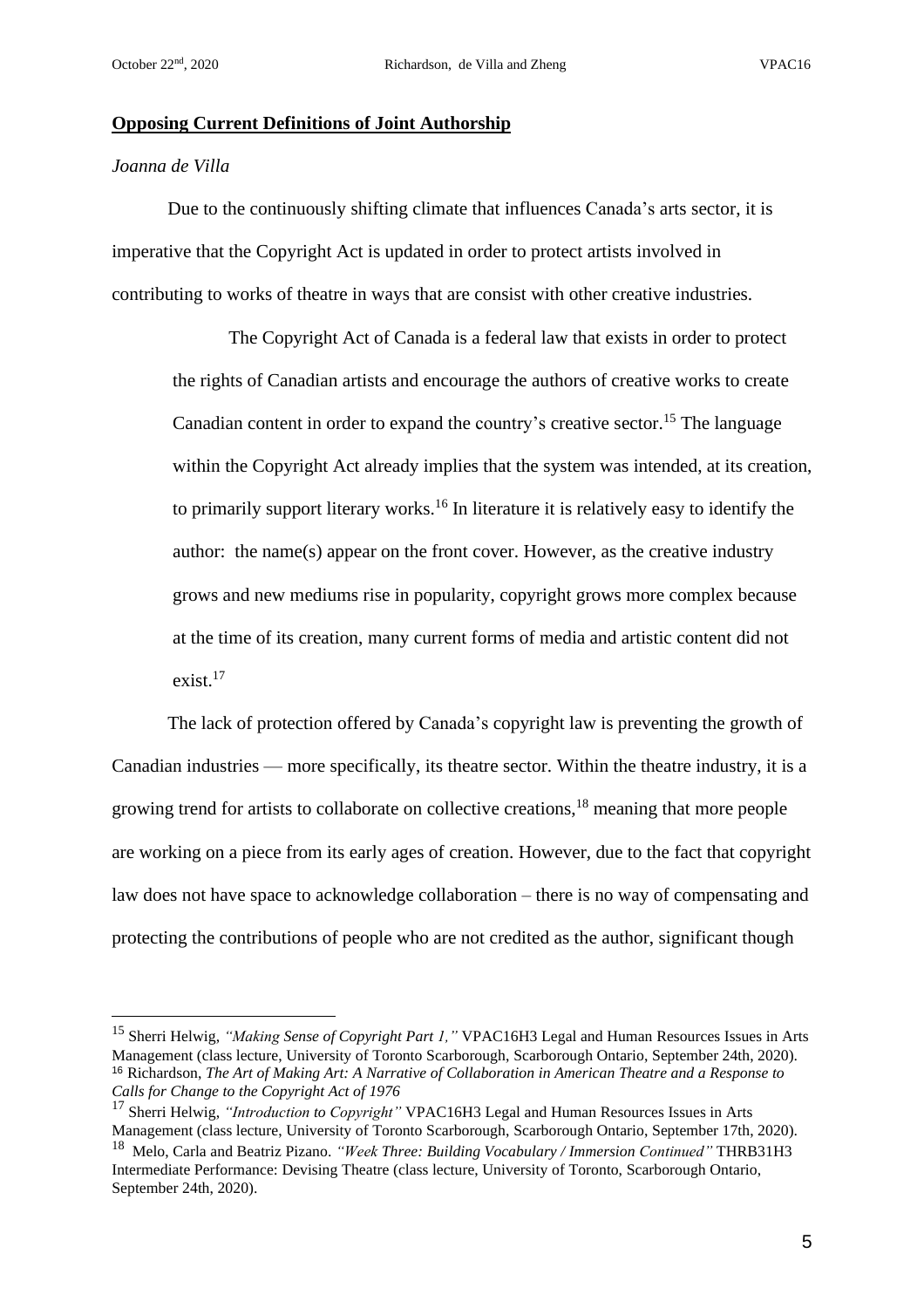they may be. As a result, only a few of the people who contribute are afforded the benefits, which results in the industry ignoring the collaborative nature that is so integral to its success. If Canada wants to promote growth in its arts sector and honour the creators who make this growth possible, the country needs to expand the Copyright Act in order to incentivize these collaborative theatre efforts.

Within Canada, there is a growing trend in creating original, collaborative works.<sup>19</sup> Devised theatre — or collective creation — is a genre of theatre in which a group of performers come together before a piece exists in order to collaborate and create the piece together.<sup>20</sup> As many Canadian theatre companies like Soulpepper<sup>21</sup> and Nightwood Theatre<sup>22</sup> follow the approach of collective creation and move towards creating more devised theatre,  $2<sup>3</sup>$ the Canadian government should adapt laws to support and recognize forms of creation that have many collaborators. While collective creation relies heavily on actor participation and creativity, actors are not immediately labelled as co-authors under the Copyright Act of Canada. Due to this fact, there is no way for actors to automatically receive compensation or credit for any contribution they make to the production — substantial or not.

It means that actors who contribute to the creation of a theatre piece are work-madefor-hire. Work-made-for-hire is an American term that is used within the country's Copyright Act in which individuals enter a contract and the ownership of whatever is created is held by the employer.<sup>24</sup> This precedent applies to the Copyright Act of Canada as well, though it is not labelled "work-made-for-hire". Within Section 13 of the Copyright Act, in every case

<sup>20</sup> Ratsoy, Ginny. *"Interculturalism and Theatrefront: shifting meanings in Canadian collective creation."* Theatre Research in Canada, vol. 34, no. 1, 2013, p. 37+. Gale OneFile: CPI.Q,

https://link.gale.com/apps/doc/A339428272/CPI?u=utoronto\_main&sid=CPI&xid=1cf45aa6. 21 "*Soulpepper Theatre to relaunch training residency | CBC News."* (2019, September 24). https://www.cbc.ca/news/entertainment/soulpepper-academy-relaunch-plans-1.5295060

<sup>22</sup> *Production History.* (2020, October 15).https://www.nightwoodtheatre.net/production-history/

<sup>19</sup> *"Week Three: Building Vocabulary / Immersion Continued"*

<sup>23</sup> *Interculturalism and Theatrefront: shifting meanings in Canadian collective creation.*

<sup>&</sup>lt;sup>24</sup>17. U.S.C.A. § 201(b). https://www.copyright.gov/title17/92chap2.html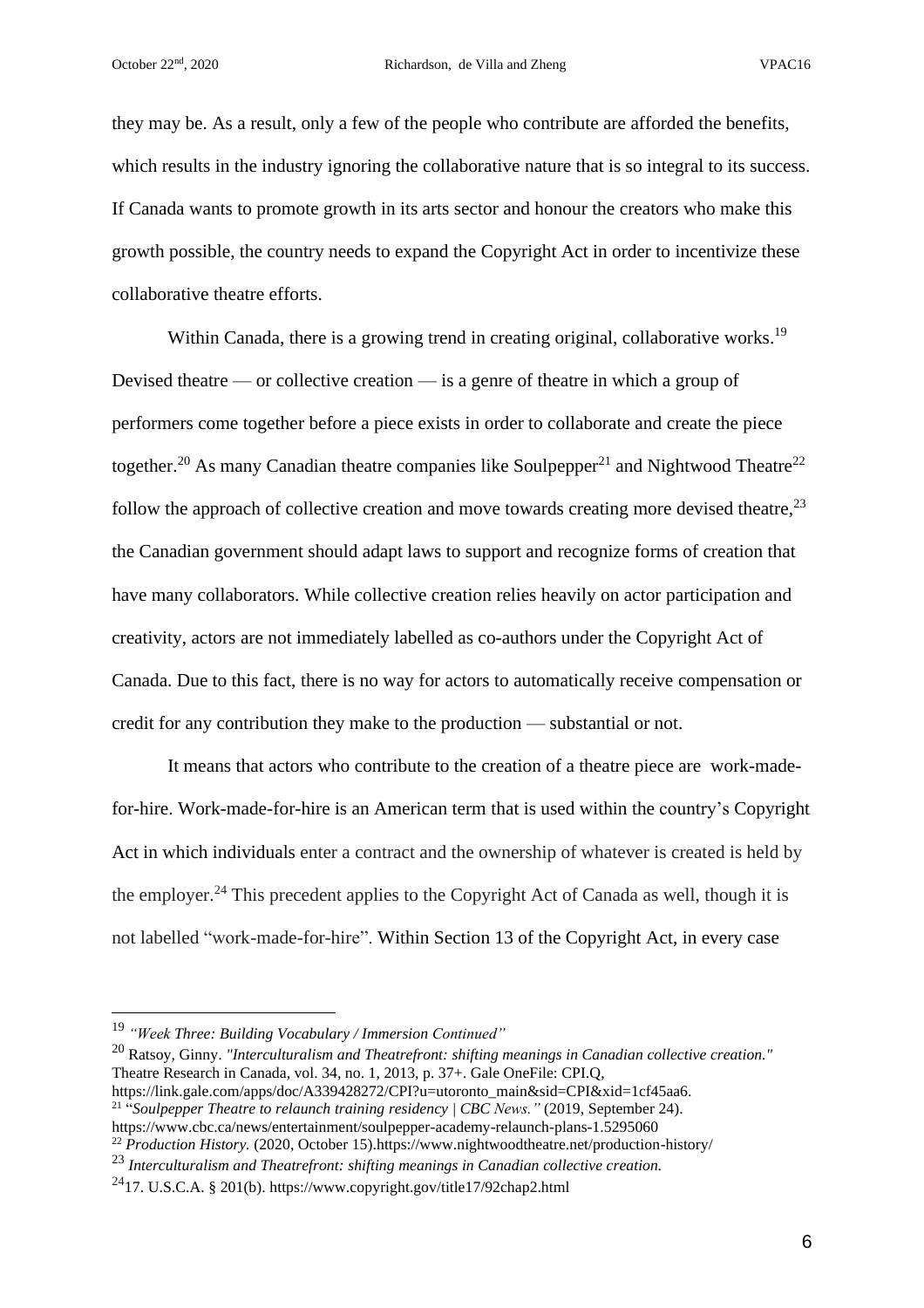except for journalism, "the person by whom the author was employed shall, in the absence of any agreement to the contrary, be the first owner of the copyright."<sup>25</sup> Any contribution that the actors make are no longer theirs and immediately belong to whomever commissioned the piece. For example, if the director of a devised theatre piece asked his actors to sit in a circle and share their worst audition stories, then went and created the entire show based on the stories they told during that rehearsal, none of the actors would be able to claim any stake in that production even if the story that inspired the show was wholly and entirely their experience. While theatres often label these actors who help lay the foundation of their shows as "co-creators,"<sup>26</sup> that gives them credit in name only and does not offer any legal authorship rights.

According to the Copyright Act, joint authorship only exists if the contribution is eligible for copyright.<sup>27</sup> As proven during the case of *Gould Estate v. Stoddart Publishing Co. (1996),* oral statements in a speech, interview, or conversation are not recognized as literary creations, and are not under the jurisdiction of copyright protection.<sup>28</sup> Therefore, the actors who substantially contributed to the plot of the show by providing their own experiences are not eligible to receive royalties from future productions of the piece they assisted in making.

The 2009 Ontario case *Neugebauer v. Labieniec* further complicated the definition of joint authorship in Canada by opposing the idea of intent set out in British Columbia. The Court applied the conventional test for joint authorship in compliance with the existing copyright laws.<sup>29</sup> Within the conventional test, it requires that:

**(a)** Joint authorship is established by facts and law not on the parties' intentions;

<sup>25</sup> *Copyright Act*

<sup>26</sup> Melo, Carla. *"Week Six: Brainstorming & Research"* THRB31H3 Intermediate Performance: Devising Theatre (class lecture, University of Toronto, Scarborough Ontario, October 20th, 2020).

<sup>27</sup> *Copyright Act.*

<sup>28</sup> *Gould Estate v. Stoddart Publishing Co. (1996)* 14 O.T.C. 136 (GD) https://ca.vlex.com/vid/gould-estate-vstoddart-680572053?\_ga=2.150766070.1362135182.1603280203-366034006.1603280203

<sup>29</sup> *Neugebauer v. Labieniec (2009)* FC 666;(2009), 349 F.T.R. 53 (FC) https://ca.vlex.com/vid/neugebauer-vlabieniec-680810461?\_ga=2.219490393.1362135182.1603280203-366034006.1603280203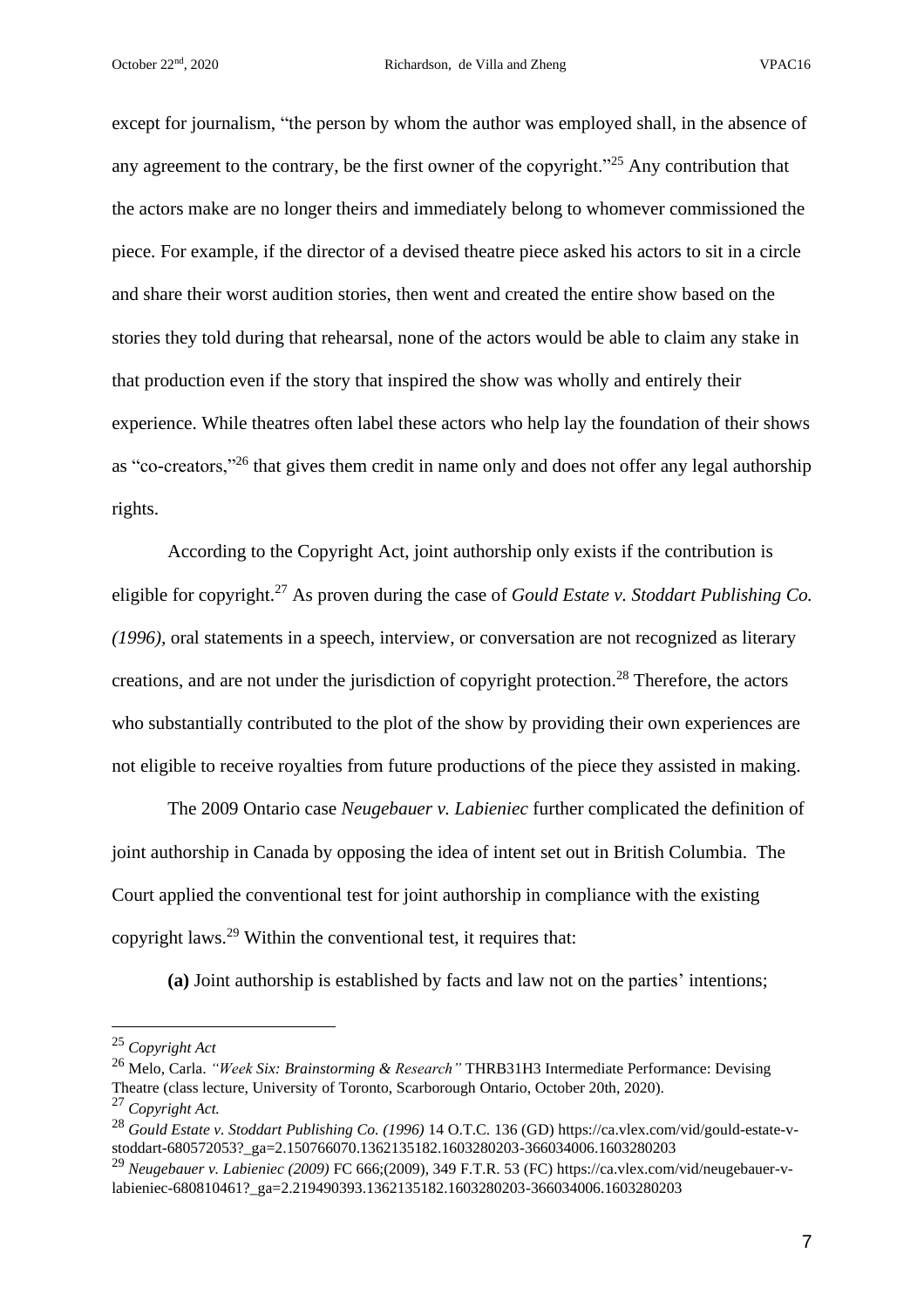**(b)** The contribution of each of the parties need not be equal, although they must be substantial;

**(c)** There must be a joint labour in carrying out a common design even if one contribution may be qualitatively and quantitatively inferior to the other.<sup>30</sup>

Note that it stipulates that an individuals' contributions are based on facts, rather than the intent of both parties, and do not need to be equal to the "sole author" in order to be a cocontributor. While handling the case of *Neudorf v. Nettwerk Productions Ltd. (1999),* The Supreme Court of British Columbia previously offered its own three-pronged approach that requires the author's intent to have a co-author.<sup>31</sup> However, *Neugebauer v. Labieniec (2009)* is an Ontario case that is more recent than *Neudorf v. Nettwerk Productions Ltd. (1999)*. 32 This indicates that in Ontario, the artists who collaborate with other artists and offer concrete contributions to the script deserve proper credit for their contributions. Moving forward with that notion, if one of the actors is recorded saying a particular line and that particular line makes it to the final piece and becomes the title of the show, that actor deserves compensation for their contribution.

While credit is appropriate at minimum, rules around compensation are a critical component and must also be revised in the Copyright Act. When sharing copyright, the percentage of shares split between co-contributors is discussed in Section 19. In the case of a sound recording, it is stated that the performer and maker are both entitled to equitable remuneration for the performance or recording of the song.<sup>33</sup> If the performer, producer, and other parties involved in the creation of the song are eligible for equal compensation,  $34$  why is

<sup>30</sup> *Neugebauer v. Labieniec.*

<sup>31</sup> *Neudorf v. Nettwerk Productions Ltd. et al. (1999)* 26 B.C.T.C. 161 (SC), https://ca.vlex.com/vid/neudorf-vnettwerk-productions-681202441

<sup>32</sup> *Neudorf v. Nettwerk Productions Ltd. et al. (1999)*

<sup>33</sup> *Copyright Act.*

<sup>34</sup> *Copyright Act.*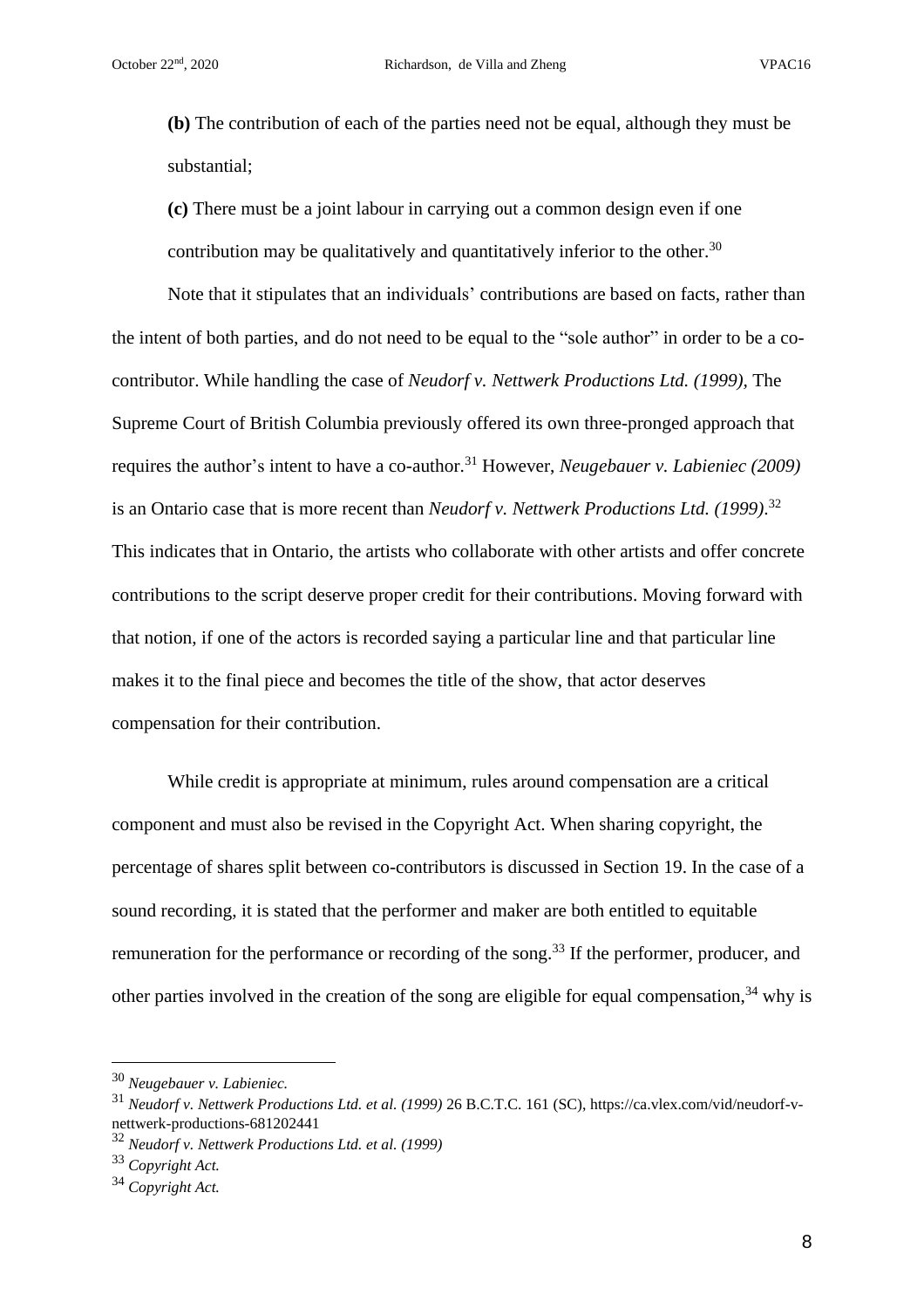it that theatre authorship is ineligible to receive that same treatment? With the number of people that work on a single theatre production, it is evident that theatre is an inherently collaborative effort that should be able to credit all of its contributors fairly and equally.<sup>35</sup> At the very least, Canadian copyright law needs to expand in order to adapt to the growing popularity of collective collaboration in which all personnel involved have a hand in the creation process of the show.

As new mediums are created and artistry continues to cross-sectionally develop, the Copyright Act requires revision. Amendments are need in order for performers working in collective creations to receive proper compensation for their contributions. In 2012, copyright laws were changed in order to give photographers agency over their work.<sup>36</sup> By that logic, actors should also be able to own the right to their art and receive compensation for it as Canadian theatre collectively takes steps into the devised theatre realm. As the future draws closer, it only makes sense that these rules that were created to protect artists, adapt to protect *all* artists — especially those who strive to bring Canadian stories to our forefront.

Seeing as copyright law does not acknowledge the creation model of devised theatre, there is no way of compensating and protecting the contributions of people who are not credited as the author. As our law currently stands, only the producers and playwrights stand to benefit from future productions of these devised pieces. This results in the industry ignoring the inherent collaborative nature of theatre and the steady rise of collective creation. Canada should look at expanding the Copyright Act in order to properly honour cocontributors and encourage their creative population to create more Canadian art.

<sup>35</sup> Wright, Kevin. *"Lighting design: Rough Plot, Clean Plot"* THRB50 Stagecraft. (class lecture, University of Toronto, Scarborough Ontario, October 19th, 2020).

<sup>36</sup> CAPIC Prairie [Chapter](https://vimeo.com/user29236559) *"Copyright Modernization Act, 1of 4: How does this affect photographers?"* Vimeo, June 17, 2014.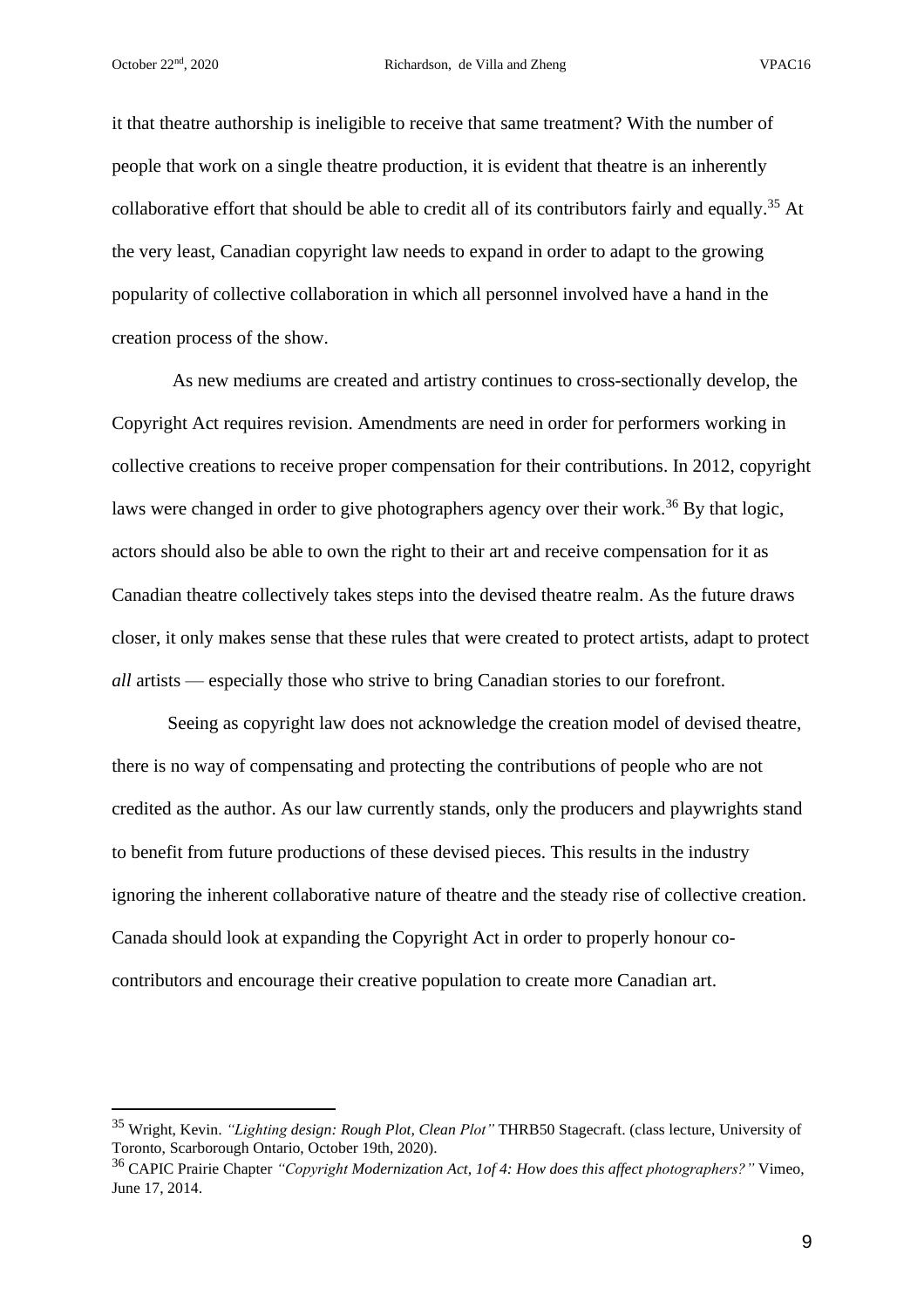### **In Defense of the Current Definition of Joint Authorship**

# *Colette Richardson*

In spite of the current debate, it is critical that the definition of joint authorship under Canadian Copyright Law is not expanded, as doing so would not only undermine existing rights of authors, but would also disincentivize the creation of new theatre works.

The Canadian Copyright Act defines a work of joint authorship as "a work produced by the collaboration of two or more authors in which the contribution of one author is not distinct from the contribution of the other author or authors"<sup>37</sup>. When dealing with collaboratively created dramatic works, questions arise surrounding the validity of joint authorship claims to collaborators who are not credited with penning the script. However, many of those collaborators' work is independently protected under the Copyright Act, and the work that is not independently protected, is not protected due to its inability to meet the eligibility criteria.<sup>38</sup> In addition, if we are framing the intent of copyright as the creation of an incentive to continue to create as set in the Statute of Anne broadening the definition of joint authorship to include collaborators will not only disincentivize playwrights by stripping them of the full possession of the copyrights of their work, but will also complicate the legal requirements of creation and licensing to a point where artists are disincentivized from creating new works<sup>39</sup>, or legally reproducing existing ones.<sup>40</sup> As a result, it is far more efficient to protect these collaborators through contract  $law<sup>41</sup>$ , considering them work-forhire.

<sup>37</sup> *Copyright Act*

<sup>38</sup> *Copyright Act*

<sup>39</sup> Richardson, *The Art of Making Art: A Narrative of Collaboration in American Theatre and a Response to Calls for Change to the Copyright Act of 1976*

<sup>40</sup> Beth Freemal, "Theatre, Stage Directions & (and) Copyright Law," Chicago-Kent Law Review 71, no. 3 (1996): 1017-1042

<sup>41</sup> Freemal, *Theatre, Stage Directions & (and) Copyright Law*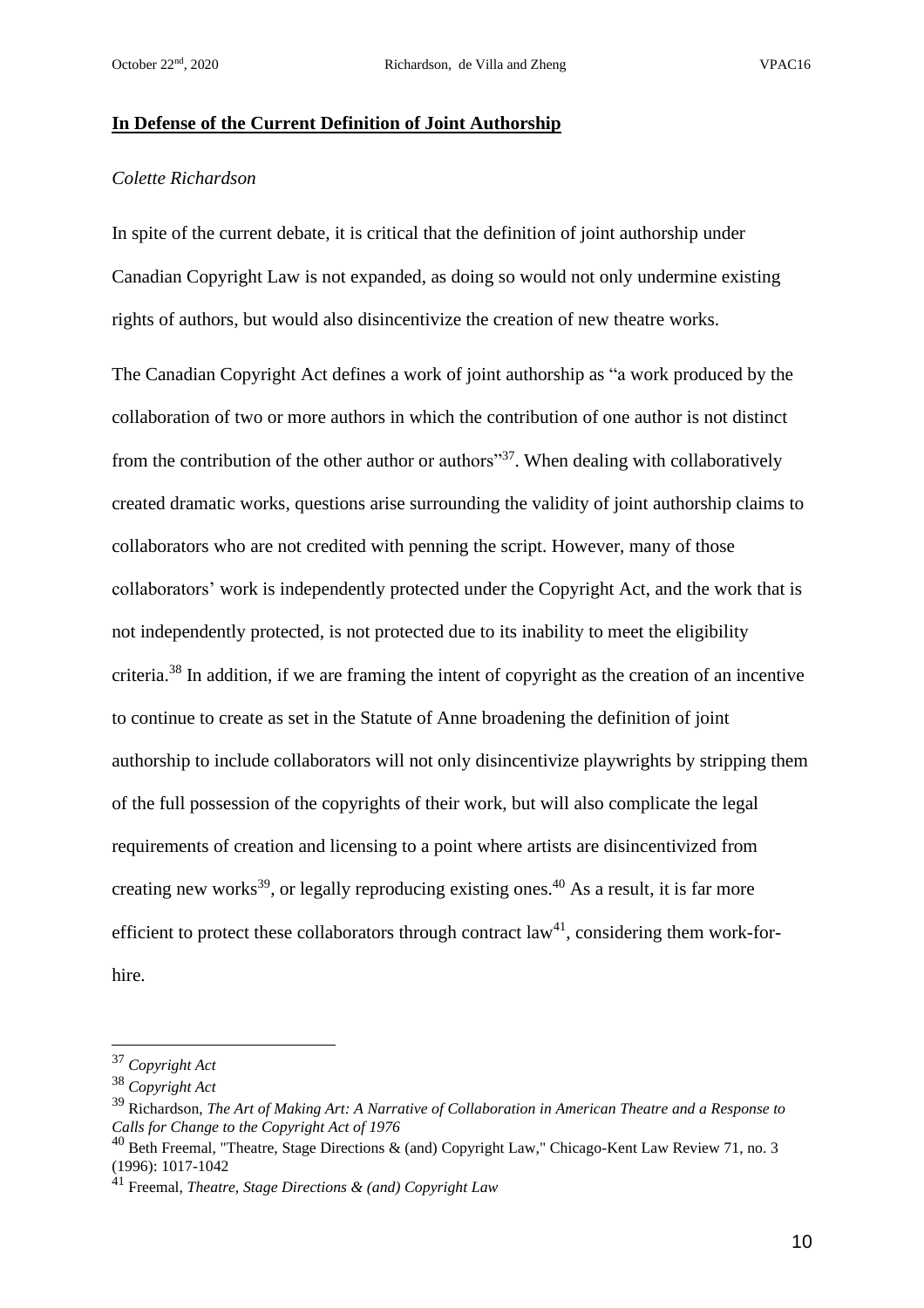The current eligibility requirements for a work to be copyrightable under Canadian law are: (1) that it is an original work, (2) that the work exhibits at least a minimal degree of creativity, and  $(3)$  that the work exists in a fixed, material form.<sup>42</sup> These protections extend to numerous potential collaborators working on a dramatic work, including designers (scenic, lighting, costume, etc.), and more recently, choreographers and performers.<sup>43</sup> Designers are perhaps the most clear distinction – their work is certainly original and most definitely creative, and their designs can easily be fixed and material through design sketches and photographs, as well as the physical property (in the case of scenic and costume designers) that is used in the final performance. Recently, the Canadian Copyright Act has been extended to include choreography, defined as "any work of choreography, whether or not it has any story line"<sup>44</sup> and performance, defined as "any acoustic or visual representation of a work, performer's performance, sound recording or communication signal, including a representation made by means of any mechanical instrument, radio receiving set or television receiving set<sup>145</sup>. The notable collaborators missing from protection are the director and the dramaturg<sup>46</sup>. However neither the director, nor the dramaturg can successfully meet the eligibility requirements needed in order for their work to be considered copyrightable under Canadian law. While a Director is certainly exhibiting creativity in their vision, their work is neither entirely original, nor does it exist in a fixed form.

As Freemal argues, a Director's work is intrinsically linked to the text on which it is based, and is, in essence a derivative work of the play's text rather than an original work in its own right.<sup>47</sup> If you were to remove the Director's blocking choices from the context of the rest of

<sup>42</sup> *Copyright Act*

<sup>43</sup> *Copyright Act*

<sup>44</sup> *Copyright Act*

<sup>45</sup> *Copyright Act*

<sup>&</sup>lt;sup>46</sup> Douglas M. Nevin, "No Business Like Show Business: Copyright Law, the Theatre Industry, and the Dilemma of Rewarding Collaboration," Emory Law Journal 53, no. 3 (Summer 2004): 1533-1570

<sup>47</sup> Freemal, *Theatre, Stage Directions & (and) Copyright Law*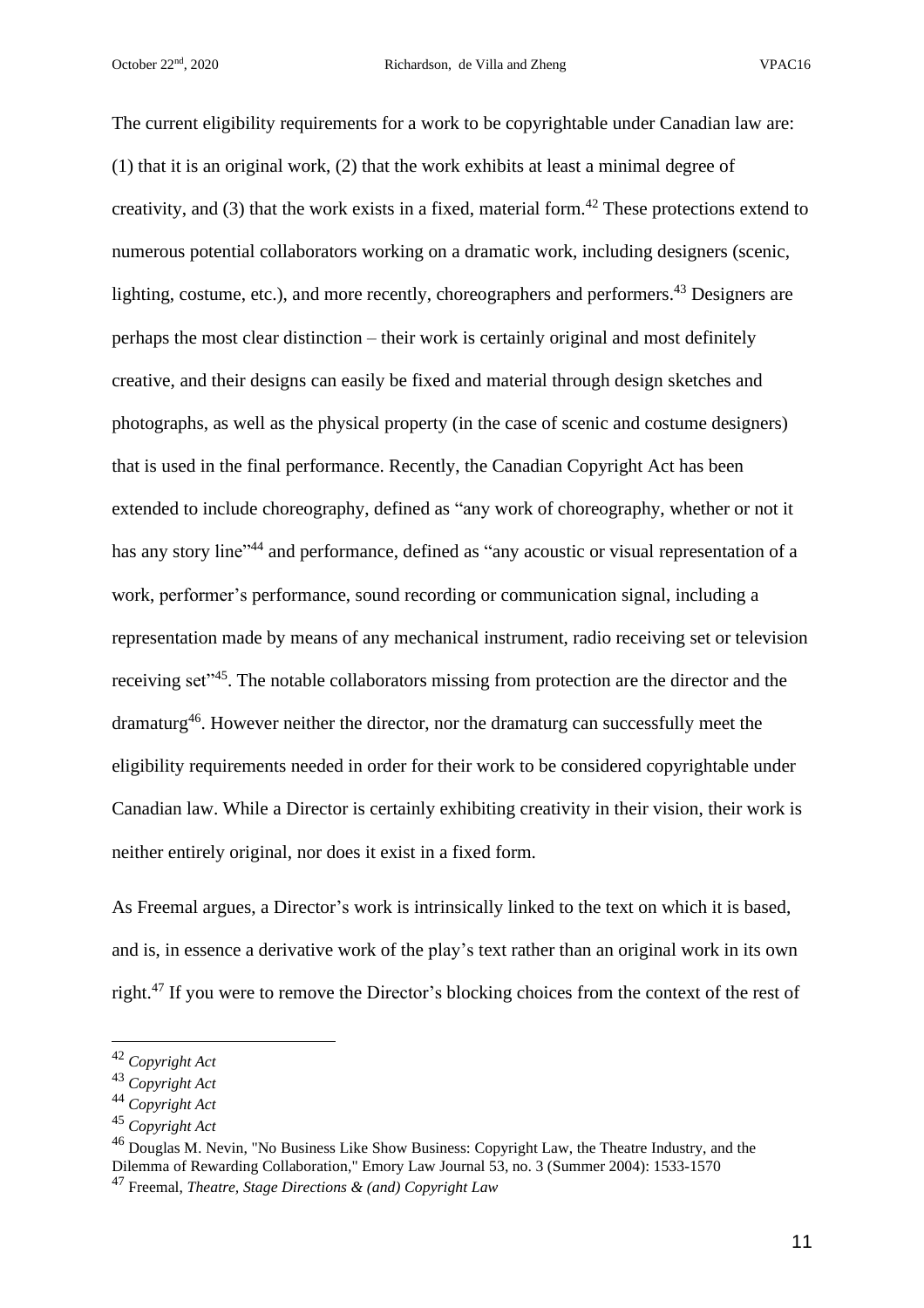the piece, removing the text of the play, removing the work of the scenic, lighting and costume designers, removing the architecture of the building, removing the nuances of the actors performances, you would be left with a set of random movements in an empty space.<sup>48</sup> It is the context of the text of the play, the actor's performances and the work of the designers that give the Director's blocking choices meaning. Unlike a costume designer, who has created an original creation that can stand alone outside of the context of the piece for which it was written, the Director's artistic contributions are only meaningful in the context of the works of which they have no ownership, making their work not entirely original, but rather derivative.

Secondly, a Director's work cannot exist in a fixed form.<sup>49</sup> While one can certainly submit a stage manager's prompt book listing the specific blocking movements or a filmed representation of a production as a 'fixed form' of the Director's blocking choices, these only can fix the physical movements on the stage, not the context within they existed, nor the audience's reaction to them. Both the context and the audience's reaction are critical pieces of the Director's artistic contribution<sup>50</sup>, making them crucially missing pieces of the "fixed" creation that results.

Additionally, as there are a limited number of possible ways to move actors on a stage, copyrighting these movements runs the risk of limiting future directors from having options with which to set their blocking without having to obtain proper permissions<sup>51</sup>, further disincentivizing theatre artists from creating.

<sup>48</sup> Freemal, *Theatre, Stage Directions & (and) Copyright Law*

<sup>49</sup> Nevin, *No Business Like Show Business*

<sup>50</sup> Freemal, *Theatre, Stage Directions & (and) Copyright Law*

<sup>51</sup> Freemal, *Theatre, Stage Directions & (and) Copyright Law*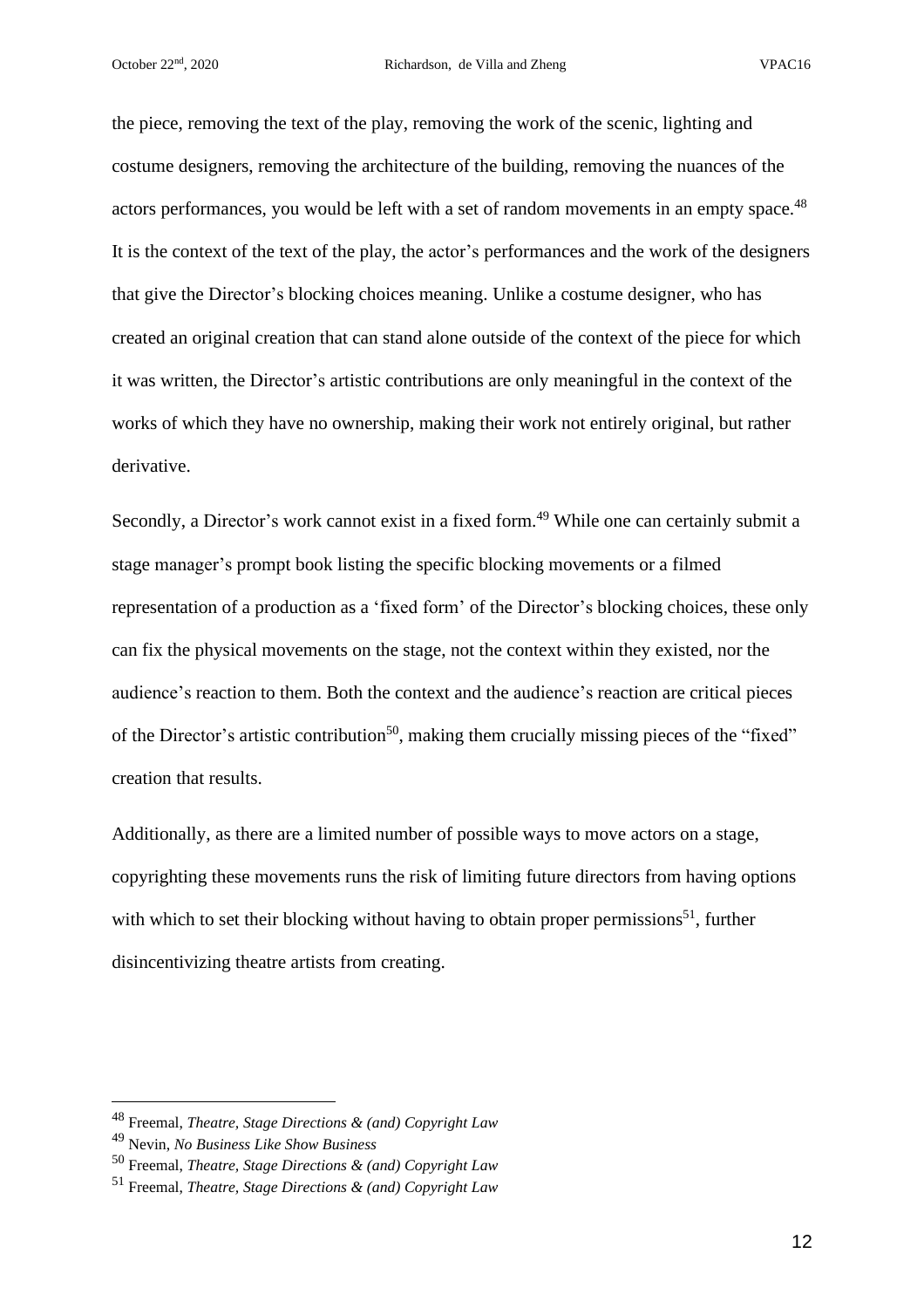In the case of the Dramaturg, given the way in which Dramaturgs operate in the creative process, it is incredibly difficult to discern what portions of the final piece were the Dramaturg's responsibility and which were the creation of the playwright, making it difficult to fix the Dramaturg's contribution distinctly from the work of the playwright.<sup>52</sup> While at first glance this may seem like a case for joint authorship, it must be noted that in most cases, the Dramaturg's contributions are not specific writings, but rather ideas.<sup>53</sup> In fact, in both the case of the Dramaturg and the Director – the work being done is primarily that of ideas rather than fixed creation, something that is not protected under Copyright law.<sup>54</sup>

Additionally, NEUDORF V. NETTWERK PRODUCTIONS LTTD set a precedent that in order for work to be considered of joint authorship, both parties must have set the intent to create together at the beginning of the creation process.<sup>55</sup> Given that Directors and Dramaturgs both enter the process after the completion of a play's first draft, meeting this criteria becomes difficult.

This is not to say that Directors and Dramaturgs deserve no recognition or financial stake in their creations, but rather that contract law is more suited to protecting the interests of Directors and Dramaturgs than copyright law.<sup>56</sup> According to the Canadian Copyright Act, while the original creator of a work is generally considered to be the copyright owner of that work ,"where the author of a work was in the employment of some other person under a contract of service or apprenticeship and the work was made in the course of his employment by that person, the person by whom the author was employed shall, in the absence of any agreement to the contrary, be the first owner of the copyright."<sup>57</sup> In other words, if an artist is

<sup>52</sup> Nevin, *No Business Like Show Business*

<sup>53</sup> Nevin, *No Business Like Show Business*

<sup>54</sup> *Copyright Act*

<sup>55</sup> *Neudorf v. Nettwerk Productions Ltd. et al*., (1999)

<sup>56</sup> Freemal, *Theatre, Stage Directions & (and) Copyright Law*

<sup>57</sup> *Copyright Act*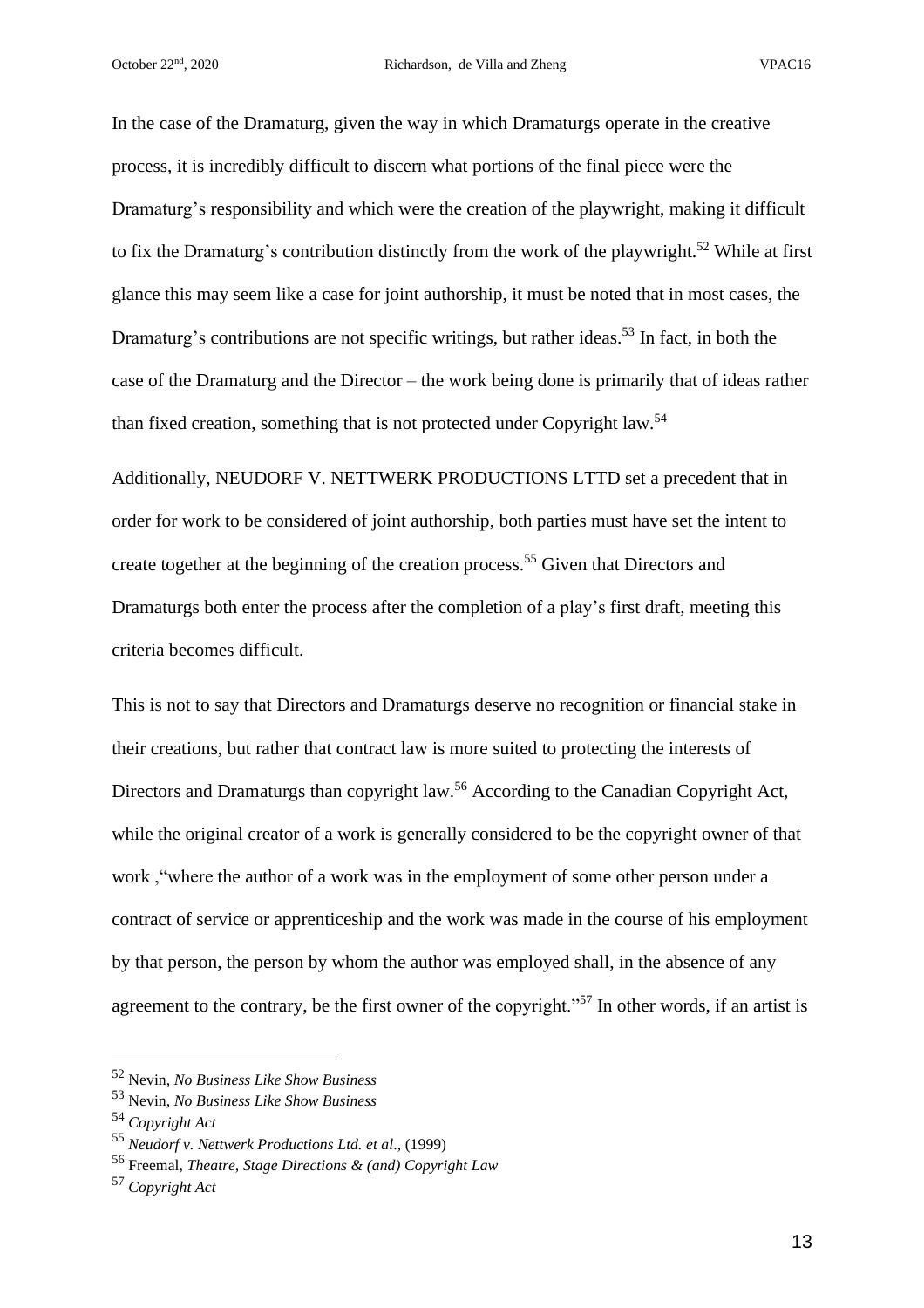under an employment agreement, their works created under that employment ultimately belong to their employers.<sup>58</sup> This would apply to Directors and Dramaturgs, who are generally under contract with a producer, playwright or arts organization while they are creating for a collaborative process.<sup>59</sup> As a result, employment contracts drawn up for these type of projects can include negotiations surrounding billing, credit, and in the case of the Director, permissions for the work to be re-used, re-performed or used in other productions down the line, as well as the royalties associated with the usage of the contributions to the work in future performances.<sup>60</sup> This is a far more effective way of ensuring fair compensation for the work of Directors and Dramaturgs, and therefore incentivizing them to continue to create than copyright law, as it does not require any form of fixation, and therefore can account for the contributions of ideas rather than representations of ideas in a way that copyright law cannot.<sup>61</sup>

In fact, broadening the definition of joint authorship may actually disincentivize the creation of new theatrical works. As Richardson notes, in order for joint authorship to be established between all collaborators, lengthy legal agreements would need to be made prior to collaboration beginning, something that is not only prohibitively expensive for artists who struggle to secure adequate funding to create work, but becomes increasingly complicated given the number of collaborators involved, the frequency with which collaborators involved in a project change throughout the project's development and the large egos present in these agreements, making a simple and straightforward agreement an unlikely possibility.<sup>62</sup> Requiring this kind of agreement be made in order for collaboration to begin will become so

<sup>58</sup> *Copyright Act*

<sup>59</sup> Freemal, *Theatre, Stage Directions & (and) Copyright Law*

<sup>60</sup> Freemal, *Theatre, Stage Directions & (and) Copyright Law*

<sup>61</sup> Freemal, *Theatre, Stage Directions & (and) Copyright Law*

<sup>62</sup> Richardson, *The Art of Making Art*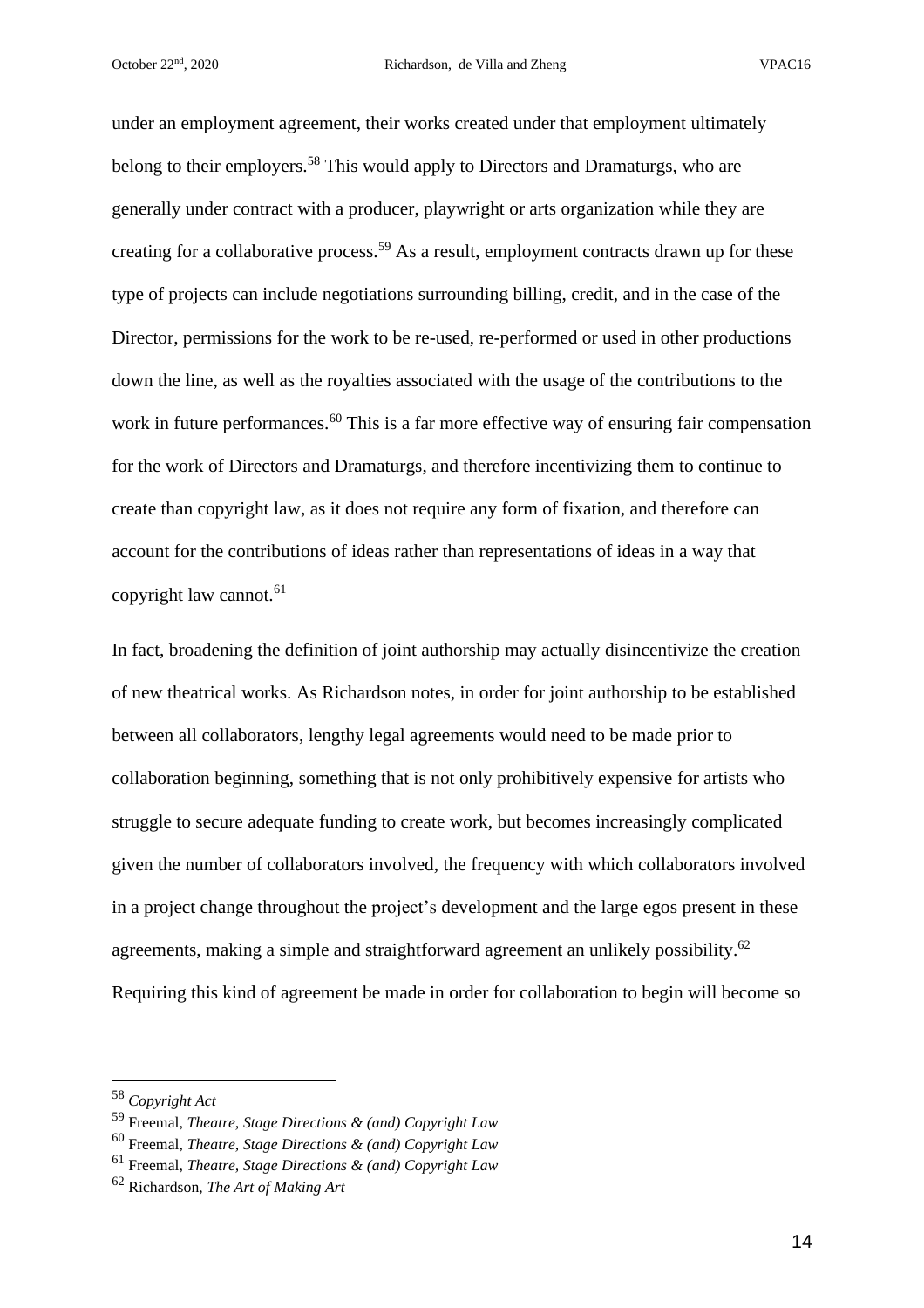difficult that it will disincentivize the artists from collaborating<sup>63</sup>, something that is absolutely crucial to the formation and success of the artform.<sup>64</sup>

In addition, such an agreement would then require that all parties involved with the initial collaboration be compensated every time the dramatic work is licensed to an amateur company.<sup>65</sup> As a result, licensing fees for amateur productions of dramatic properties would rise, making an already prohibitively expensive cost for smaller educational, regional and community arts organizations even more difficult to obtain.<sup>66</sup> This poses a problem not only because it reduces the amount of educational, community and regional theatre being performed as organizations find it prohibitively expensive to purchase licensing rights<sup>67</sup>, and may or may not have the resources or desire to produce an original work in all cases, but also because a decline in the number of licensing requests would result in the playwrights receiving less income from royalties overall. If we understand the intent of copyright to be the incentivization of the creation of work, as discussed in the Statute of Anne<sup>68</sup>, broadening the definition of joint authorship to include all collaborators involved in the creation process of a dramatic work and thereby disincentivizing the creation and re-interpretation of new works would work against the intents set out by copyright law, not in favour of them.

The other question worth considering is the protection of the moral rights of the playwright. Moral rights exist with the understanding that an artistic work is an extension of the creator's self and personality, and therefore must be protected.<sup>69</sup> While we've established that other collaborators may contribute ideas that inspire or guide the playwright towards the eventual

<sup>63</sup> Richardson, *The Art of Making Art*

<sup>64</sup> Nevin, *No Business Like Show Business*

<sup>65</sup> *Copyright Act*

<sup>66</sup> Freemal, *Theatre, Stage Directions & (and) Copyright Law*

<sup>67</sup> Freemal, *Theatre, Stage Directions & (and) Copyright Law*

<sup>68</sup> *Copyright Act 1710,* 8 Anne, c. 19 (1710)

<sup>69</sup> *Théberge v. Galerie d'Art du Petit Champlain inc.,* [2002] 2 S.C.R. 336, 2002 SCC 34, https://scccsc.lexum.com/scc-csc/scc-csc/en/item/1973/index.do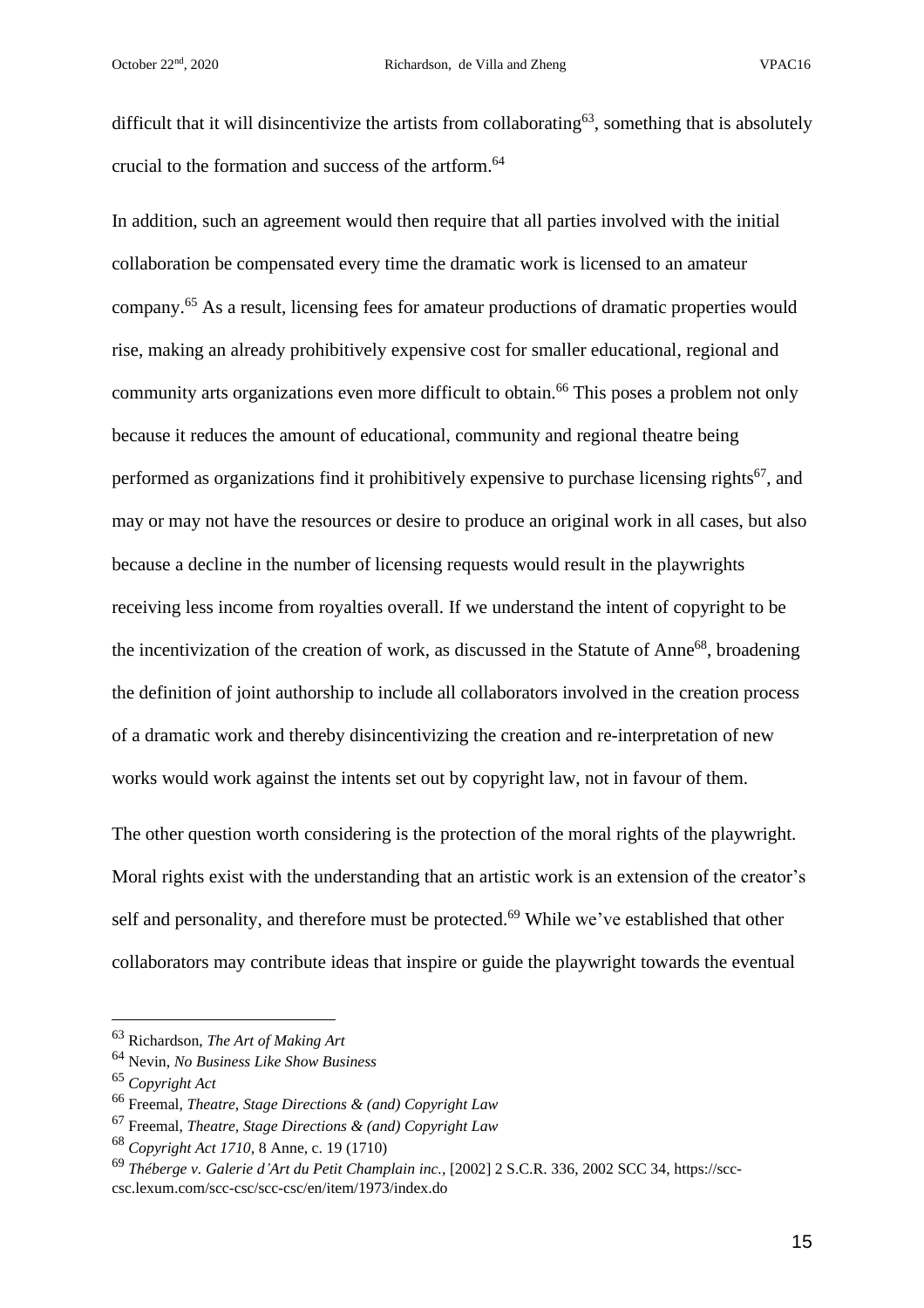final form of the piece, those ideas would not exist if the original creation of the text of the first draft of the play did not exist first. As a result, the playwright or playwrights, ought to possess the moral rights over the work, as the work is ultimately a piece of their personality, something that moral rights are striving to protect.<sup>70</sup> In broadening authorship to all collaborators, you are ostensibly giving away the copyrights of the playwright in order to protect the derivative contributions of other collaborators, whose contributions exist primarily in the form of ideas and inspiration rather than fixed artistic creation.<sup>71</sup> This fails to protect both the economic and the moral rights of the playwright, who is the sole author of the original creation on which the eventual derivative works were conceived.<sup>72</sup> Broadening authorship is ultimately failing to fulfill the promise set out by copyright law to the playwright, who is the most, if not fully responsible for the fixed form of the dramatic text that is being interpreted and licensed.

While collaboration is an integral part of the creation of dramatic works<sup>73</sup>, copyright law is specific in its' intent and requirements towards protecting the creators of original, creative, and fixed works.<sup>74</sup> The few collaborators in a dramatic work who are not currently protected under the law are better protected under contract law than copyright law, not only as they are considered work-for-hire<sup>75</sup>, but as their inclusion in the definition of joint authorship does more to disincentivize the creation of new works than to incentivize it, something that Canadian copyright law is ultimately trying to promote.<sup>76</sup> The current iteration of the Canadian Copyright Code is entirely sufficient in its protection of artists involved in the

<sup>70</sup> Sherri Helwig, "Making Sense(?!) of Copyright (Part 2)," VPAC16H3 Legal and Human Resources Issues in Arts Management (class lecture, University of Toronto Scarborough, Scarborough Ontario, October 1, 2020).

<sup>71</sup> Freemal, *Theatre, Stage Directions & (and) Copyright Law*

<sup>72</sup> Freemal, *Theatre, Stage Directions & (and) Copyright Law*

<sup>73</sup> Nevin, *No Business Like Show Business*

<sup>74</sup> *Copyright Act*

<sup>75</sup> Freemal, *Theatre, Stage Directions & (and) Copyright Law*

<sup>76</sup> Sherri Helwig, "Making Sense of Copyright Part 1," VPAC16H3 Legal and Human Resources Issues in Arts Management (class lecture, University of Toronto Scarborough, Scarborough Ontario, September 24th, 2020).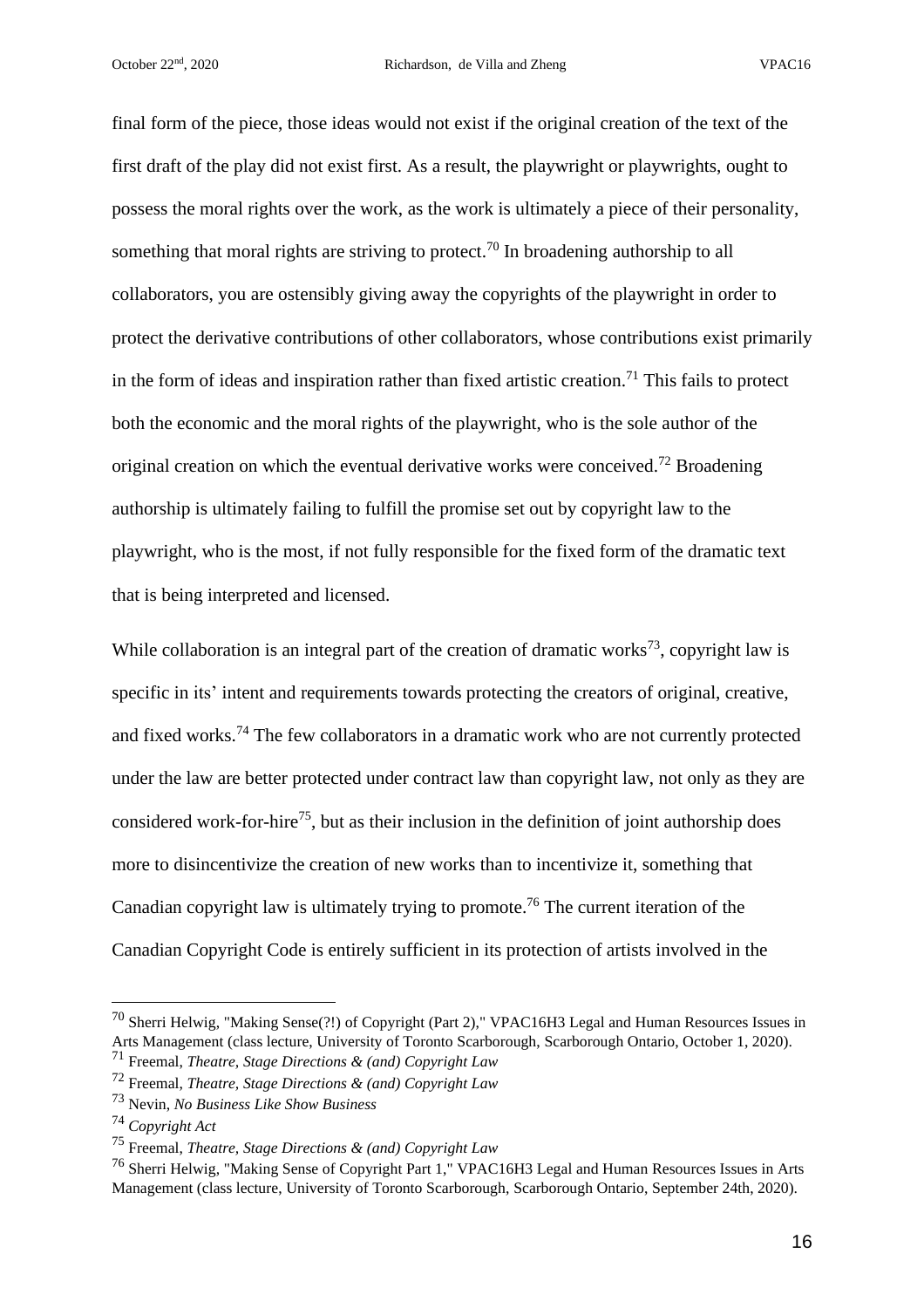creation of dramatic works, and the definition of joint authorship ought not to be broadened to include additional collaborators involved in the creation of a dramatic work as authors of said work. The result would negatively impact playwrights, and the ability to promote the creation and reinterpretation of dramatic works in Canada.

## **Conclusion**

The issues of work for hire and joint authorship continue to be of relevance in the Canadian creative industries, and the theatre industry in particular. While to date, Canadian Copyright Law only protects the playwrights responsible for a dramatic work, questions can be raised towards the validity of claims from other collaborators towards joint authorship.

Ultimately, however, compensation of collaborators in a dramatic process currently rests within the purview of contract law. It is up to the individual organizations, producing bodies and artists to negotiate royalties in exchange for their contributions to the development of creative works. Arts organizations involved in such creations ought to consider how they intend to set royalties, if the work they are creating is considered work for hire or joint authorship, and to what degree they intend on compensating artists and collaborators whose work is not fixed, material and easily copyrightable for their valuable contributions to the work.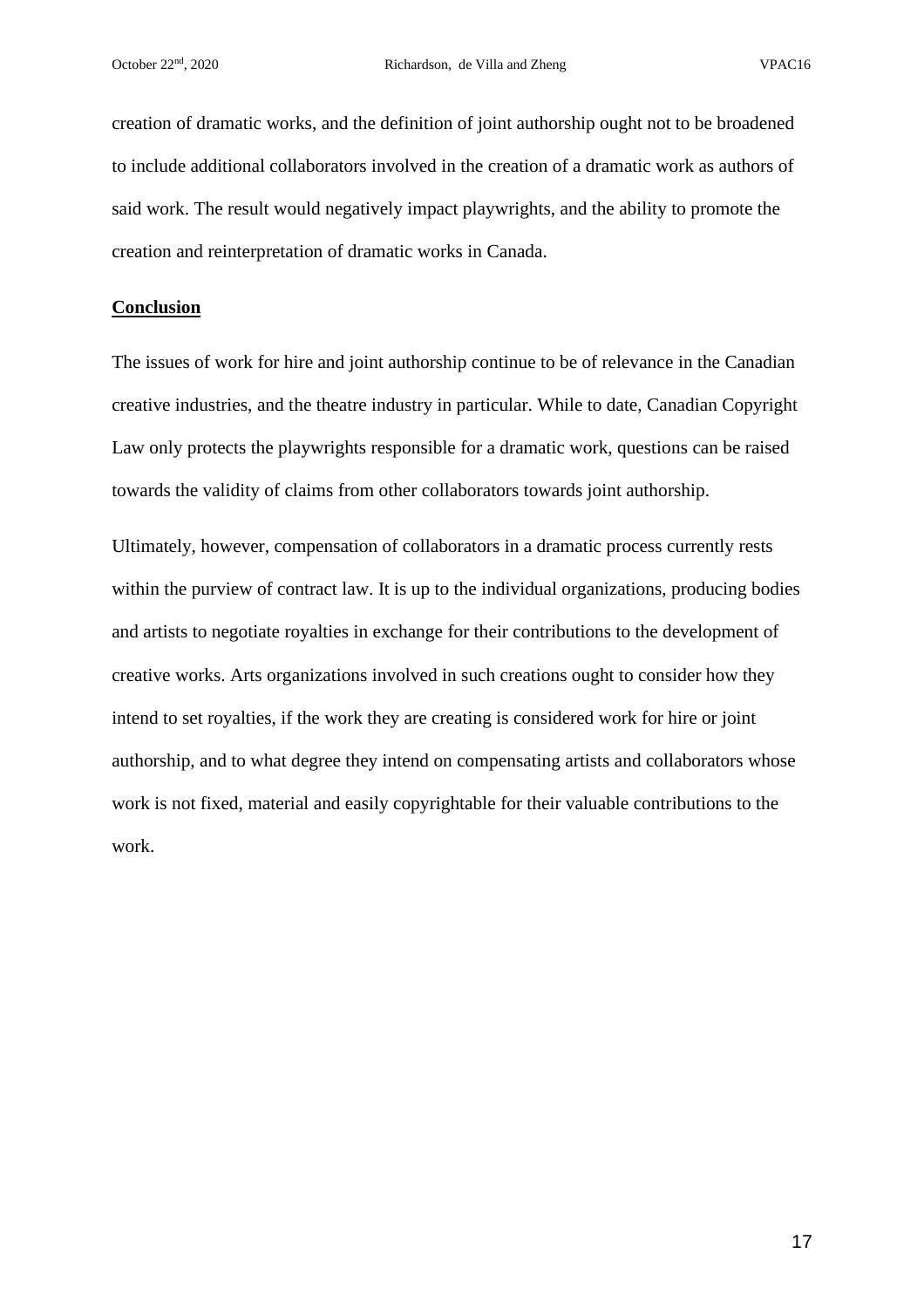## **Works Cited**

"About CAPIC." CAPICNational, capic.org/about-capic/.

"Bill C-11: The Copyright Modernization Act." Copyright at UBC,

copyright.ubc.ca/bill-c-11-the-copyright-modernization-act/.

"Copyright Law." CAPICNational, capic.org/copyright-laws/.

"Copyright Law." PPOC Copyright, www.ppoc.ca/about/copyright.php.

Beth Freemal, "Theatre, Stage Directions & (and) Copyright Law," Chicago-Kent Law Review 71, no. 3 (1996): 1017-1042

Branch, Legislative Services. "Copyright Modernization Act (S.C. 2012, C.20)."

Justice Laws Website, laws-lois.justice.gc.ca/eng/annualstatutes/2012\_20/FullText.html.

CAPIC Prairie Chapter "Copyright Modernization Act, 1of 4: How does this affect

photographers?" Vimeo, June 17, 2014.

CAPIC Prairie Chapter. "Copyright Modernization Act, 1of 4: How Does This Affect

Photographers?" Vimeo, 17 June 2014, vimeo.com/98453107.

Copyright Act 1710*,* 8 Anne, c. 19 (1710)

Copyright Act, R.S.C., 1985, c. C-42, https://laws-lois.justice.gc.ca/eng/acts/C-

42/page-1.html

Douglas M. Nevin, "No Business Like Show Business: Copyright Law, the Theatre Industry, and the Dilemma of Rewarding Collaboration," Emory Law Journal 53, no. 3 (Summer 2004): 1533-1570

Gould Estate v. Stoddart Publishing Co. (1996) 14 O.T.C. 136 (GD)

https://ca.vlex.com/vid/gould-estate-v-stoddart-

680572053?\_ga=2.150766070.1362135182.1603280203-366034006.1603280203

Helwig, Sherri. "Introduction to Copyright" VPAC16H3 Legal and Human

Resources Issues in Arts Management (class lecture, University of Toronto Scarborough,

Scarborough Ontario, September 17th, 2020).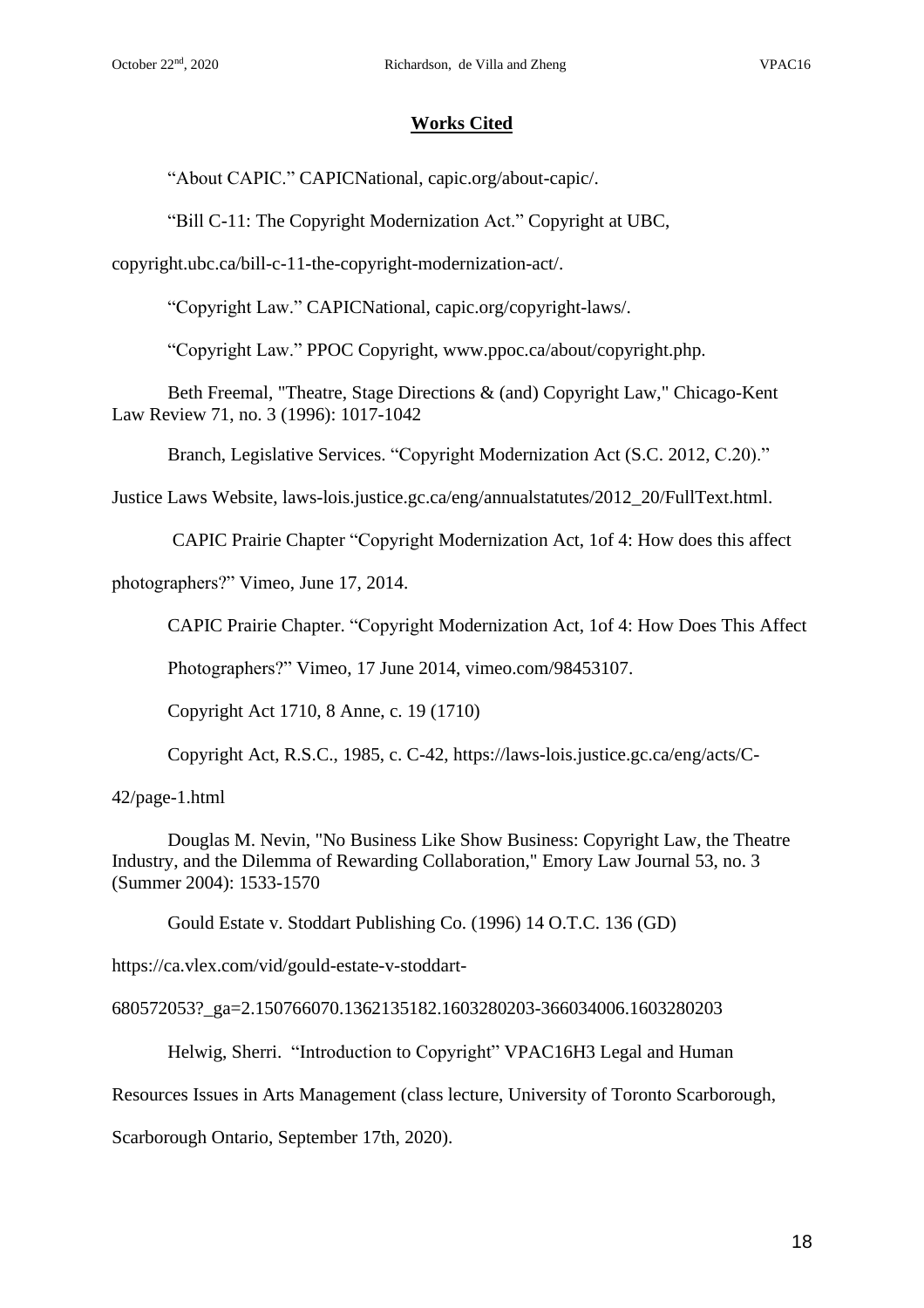Helwig, Sherri. "Making Sense of Copyright Part 1," VPAC16H3 Legal and Human Resources Issues in Arts Management (class lecture, University of Toronto Scarborough, Scarborough Ontario, September 24th, 2020).

Ingham, Tim. "Global Recorded Music Industry Revenues Topped \$20bn Last Year – but Streaming Growth Slowed." Music Business Worldwide, 4 May 2020, www.musicbusinessworldwide.com/the-global-recorded-music-industry-generated-over-20bn-last-year-but-streaming-growth-slowed/.

Melo, Carla and Beatriz Pizano. "Week Three: Building Vocabulary / Immersion Continued" THRB31H3 Intermediate Performance: Devising Theatre (class lecture, University of Toronto, Scarborough Ontario, September 24th, 2020).

Melo, Carla. "Week Six: Brainstorming & Research" THRB31H3 Intermediate Performance: Devising Theatre (class lecture, University of Toronto, Scarborough Ontario, October 20th, 2020).

nettwerk-productions-681202441

Neudorf v. Nettwerk Productions Ltd. et al. (1999) 26 B.C.T.C. 161 (SC), https://ca.vlex.com/vid/neudorf-v-

Neugebauer v. Labieniec (2009) FC 666;(2009), 349 F.T.R. 53 (FC) https://ca.vlex.com/vid/neugebauer-v-labieniec-

680810461?\_ga=2.219490393.1362135182.1603280203-366034006.1603280203

Production History. (2020, October 15). Retrieved October 18, 2020, from https://www.nightwoodtheatre.net/production-history/

Ratsoy, Ginny. "Interculturalism and Theatrefront: shifting meanings in Canadian collective creation." Theatre Research in Canada, vol. 34, no. 1, 2013, p. 37+. Gale OneFile: CPI.Q,

https://link.gale.com/apps/doc/A339428272/CPI?u=utoronto\_main&sid=CPI&xid=1cf45aa6.